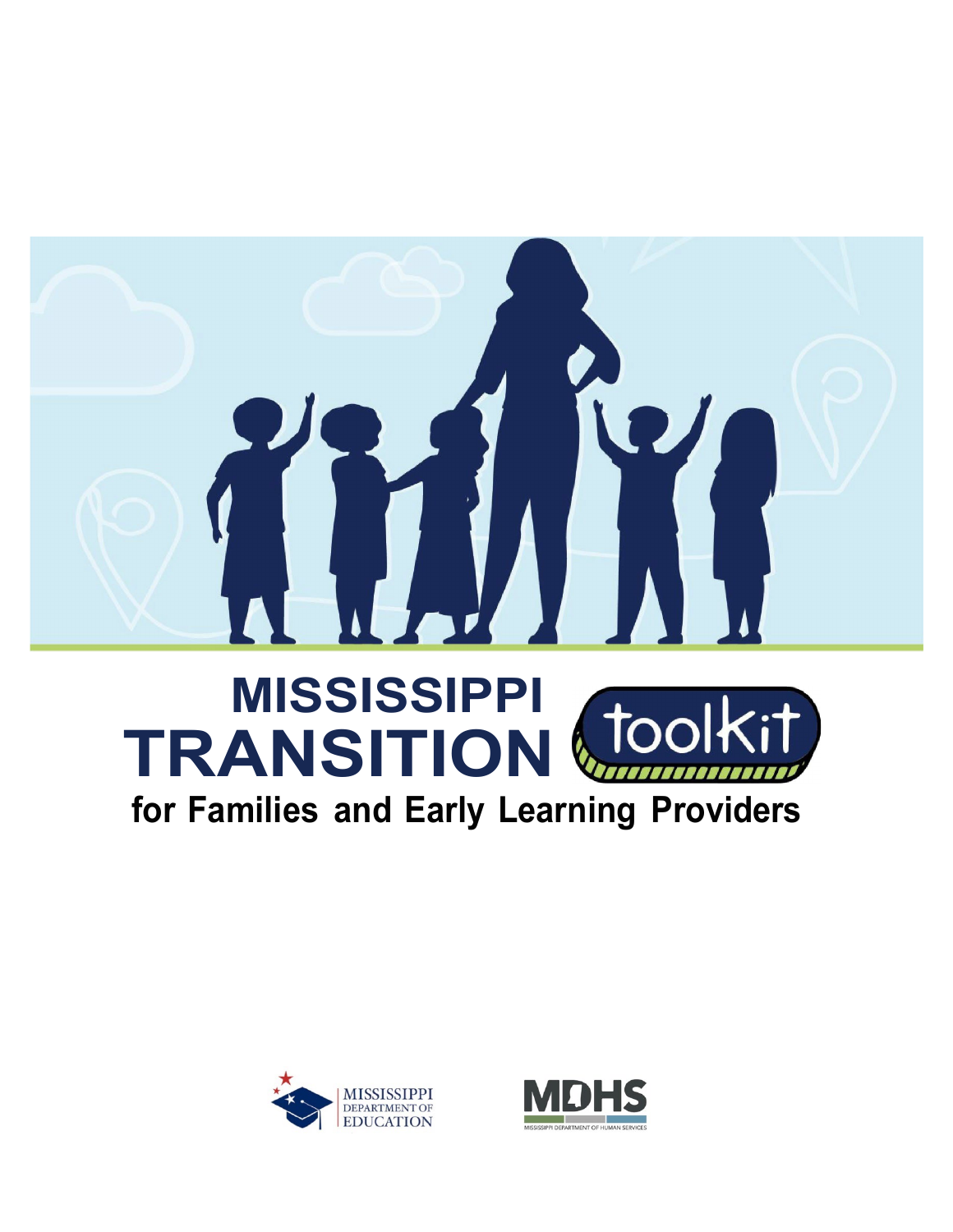## **ACKNOWLEDGEMENTS**

The Mississippi Transition Toolkit for Families and Early Learning Providers is a collection of resources to support early learning programs as they build positive, effective bridges into early elementary grades and ensure continuous learning across home, childcare, preschool, and school. The Mississippi Toolkit for Families and Early Learning Providers reflects best practice recommendations for transition combined into one usable document for families, childcare, teachers, paraprofessionals, and administrators.

The Office of Early Childhood at the Mississippi Department of Education would like to thank the Mississippi Department of Human Services, Lesko Early Learning Systems Consulting, and the Education Commission of the States for their partnership and collaborative efforts in developing the Mississippi Transition Toolkit for Families and Early Learning Providers.

#### **COMMITTEE MEMBERS**

| <b>Jill Dent, Bureau Director</b>                                                                                | <b>Chad Allgood, Director</b>                                                                                                                                     |
|------------------------------------------------------------------------------------------------------------------|-------------------------------------------------------------------------------------------------------------------------------------------------------------------|
| Mississippi Department of Education                                                                              | Division of Early Child Care and Development                                                                                                                      |
| Office of Early Childhood                                                                                        | Mississippi Department of Human Services                                                                                                                          |
| Angela Towers, Family Engagement Coordinator<br>Mississippi Department of Education<br>Office of Early Childhood | Lydia Bethay, Director of Program Design and<br><b>Implementation</b><br>Division of Early Child Care and Development<br>Mississippi Department of Human Services |
| <b>Joyce Greer, Early Childhood Instructional Specialist</b>                                                     | Laura Mallery, Deputy Director/Policy Advisor                                                                                                                     |
| Mississippi Department of Education                                                                              | Division of Early Child Care and Development                                                                                                                      |
| Office of Early Childhood                                                                                        | Mississippi Department of Human Services                                                                                                                          |
| Lydia Boutwell, Early Childhood Project Specialist                                                               | <b>Jim Lesko, Consultant</b>                                                                                                                                      |
| Mississippi Department of Education                                                                              | Lesko Early Learning Systems Consulting                                                                                                                           |
| Office of Early Childhood                                                                                        | Education Commission of the States                                                                                                                                |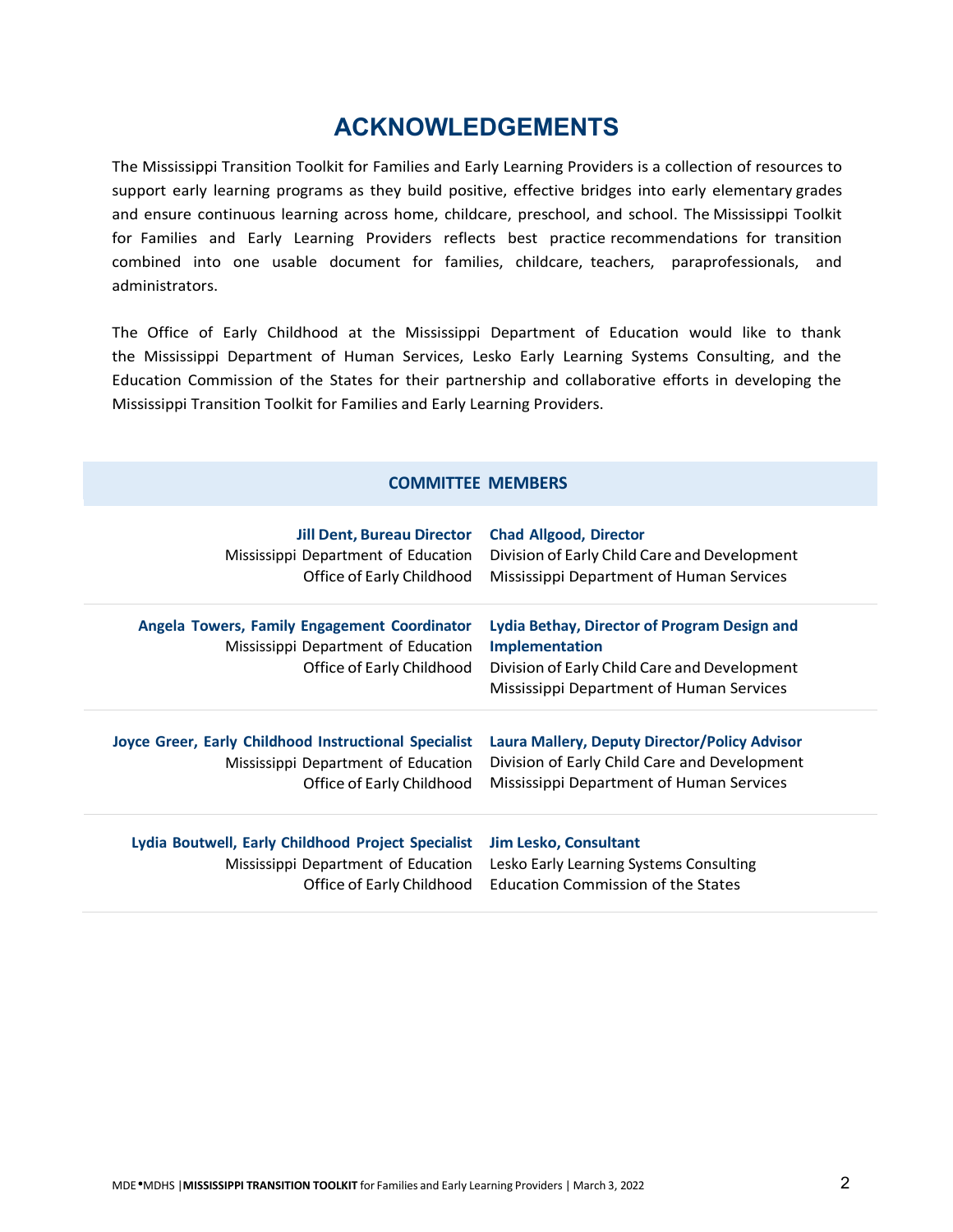# **TABLE OF CONTENTS**

## **Transition Best Practices**

|             | 1. Transition Principles and Practices: An Approach to Supporting Children and Families | 5 |
|-------------|-----------------------------------------------------------------------------------------|---|
| $2^{\circ}$ | How to Use the Transition Toolkit                                                       | 5 |
| 3.          | <b>School Readiness Definition</b>                                                      | 5 |
| 4.          | Transition Plan: Pre-K to Kindergarten/Kindergarten to Frist Grade                      | 5 |
| 5.          | Pre-K to Kindergarten: Successful Transitions                                           | 5 |
| 6.          | Child Information Sheet Sample: Pre-K to K                                              | 5 |
| 7.          | Child Information Sheet Sample: K to 1 <sup>st</sup> Grade                              | 5 |
| 8.          | <b>Transition Webinar</b>                                                               | 5 |
| 9.          | Transition Folder Development PowerPoint (PPT)                                          | 5 |
|             | 10. Transition Folder Checklist                                                         | 6 |
|             | 11. Mississippi Early Learning Standards for Classrooms Serving                         |   |
|             | Infants Through Four-Year-Old Children                                                  | 6 |

## **Best Practices Supporting Transition to Kindergarten for Sending Settings**

| $1_{\cdot}$ | Mississippi Early Learning Standards for Classrooms Serving                     |   |
|-------------|---------------------------------------------------------------------------------|---|
|             | Infants Through Four-Year-Old Children                                          | 6 |
| 2.          | Mississippi Early Learning Guidelines for Classrooms Serving                    |   |
|             | Three- and Four-Year-Old Children                                               | 6 |
| 3.          | Early Childhood Coordination Requirements in Every Student Succeeds Act:        |   |
|             | A Toolkit for State and Local Educational Agencies, Head Start Programs,        |   |
|             | and the Early Childhood Field                                                   | 6 |
| 4.          | Kindergarten Standards                                                          | 6 |
| 5.          | High Quality Early Childhood Program Definition                                 | 6 |
| 6.          | Approved Pre-K Curricula (2021)                                                 | 7 |
| 7.          | Alignment Document for Early Learning Guidelines,                               |   |
|             | Head Start Performance Standards, and MSDH Licensing Regulations for Child Care | 7 |
| 8.          | Kindergarten Readiness Assessment                                               | 7 |
| 9.          | Pre-K and Kindergarten Literacy Activities                                      | 7 |
|             | 10. Kindergarten Literacy Readiness Indicators                                  | 7 |
|             | 11. Classroom Activities for Pre-Kindergarten Transition                        | 7 |
|             | 12. Teacher Guidance for Completing the Mississippi Early Learning Standards    |   |
|             | for Classrooms Serving Four-Year-Old Children                                   | 7 |
|             | 13. Family Interpretation Guide for the Mississippi Early Learning Standards    |   |
|             | for Classrooms Serving Four-Year-Old Children                                   |   |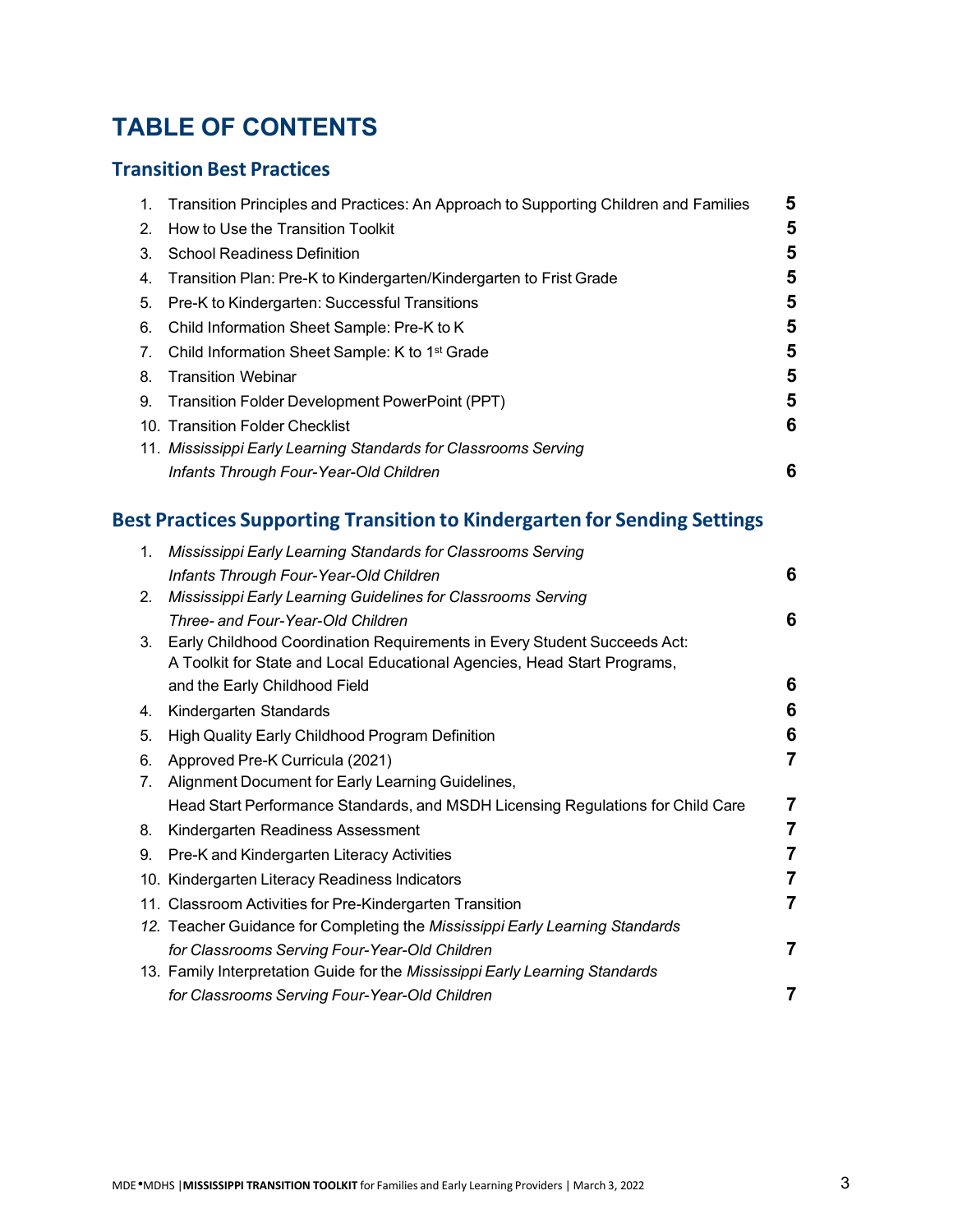### **Best Practices Supporting Transition to Kindergarten Receiving Settings**

| 1.       | District Considerations Guidance to Support                                                                                                                                                                                             |   |
|----------|-----------------------------------------------------------------------------------------------------------------------------------------------------------------------------------------------------------------------------------------|---|
|          | Leaning Acceleration in Early Childhood Classrooms                                                                                                                                                                                      |   |
| 2.<br>3. | Guidance to Support Learning Acceleration in Early Childhood Classrooms Webinar<br>Early Childhood Coordination Requirements in Every Student Succeeds Act:<br>A Toolkit for State and Local Educational Agencies, Head Start Programs, | 7 |
|          | and the Early Childhood Field                                                                                                                                                                                                           | 8 |
|          | 4. K-Readiness Assessment Next Steps                                                                                                                                                                                                    | 8 |
| 5.       | K-Readiness Literacy Readiness Indicators                                                                                                                                                                                               | 8 |
| 6.       | Pre-K and Kindergarten Literacy Activities                                                                                                                                                                                              | 8 |
|          | 7. Title I Pre-K Classrooms: A Step-By-Step Guide to Starting a Pre-K Classroom                                                                                                                                                         | 8 |

## **Best Practices Supporting Familiesin Pre-K to Kindergarten Transition**

|    | 1. Family Engagement Calendar                                         | 8  |
|----|-----------------------------------------------------------------------|----|
| 2. | A Family Guide for Back to School                                     | 8  |
| 3. | <b>Back to School Resources</b>                                       | 8  |
| 4. | <b>Questions Families May Have</b>                                    | 9  |
| 5. | Children's Books about Transitioning to Kindergarten                  | 9  |
| 6. | Virtual Teaching and Learning Strategies for Early Childhood          | 9  |
| 7. | The Twelve Days of Vroom Tips                                         | 9  |
| 8. | Pre-K Family Enrichment Activities Theme: Conversations with Children | 9  |
| 9. | Pre-K Family Enrichment Activities Theme: Physical Science            | 9  |
|    | 10. Pre-K Family Enrichment Activities Theme: Earth and Space Science | 9  |
|    | 11. Shining the Light: Home Resources for Parents of Three-Year-Olds  | 9  |
|    | 12. Shining the Light: Home Resources for Parents of Four-Year-Olds   | 9  |
|    | 13. A Family Guide to Student Success: Pre-K                          | 9  |
|    | 14. Strong Readers Strong Leaders: Pre-K                              | 9  |
|    | 15. Strong Readers Strong Leaders: Kindergarten                       | 9  |
|    | 16. Supporting Students Learning at Home                              | 10 |
|    | 17. Family Enrichment Activities                                      | 10 |
|    | 18. MPB Classroom TV: Welcome, Friends Episodes                       | 10 |

#### **Resources**

| 1. Enhancing the Transition to Kindergarten Linking Children, Families, & Schools | 10 |
|-----------------------------------------------------------------------------------|----|
| 2. NCEDL Transition to Kindergarten: Fact Sheet                                   | 10 |
| 3. Transition Bibliography                                                        | 10 |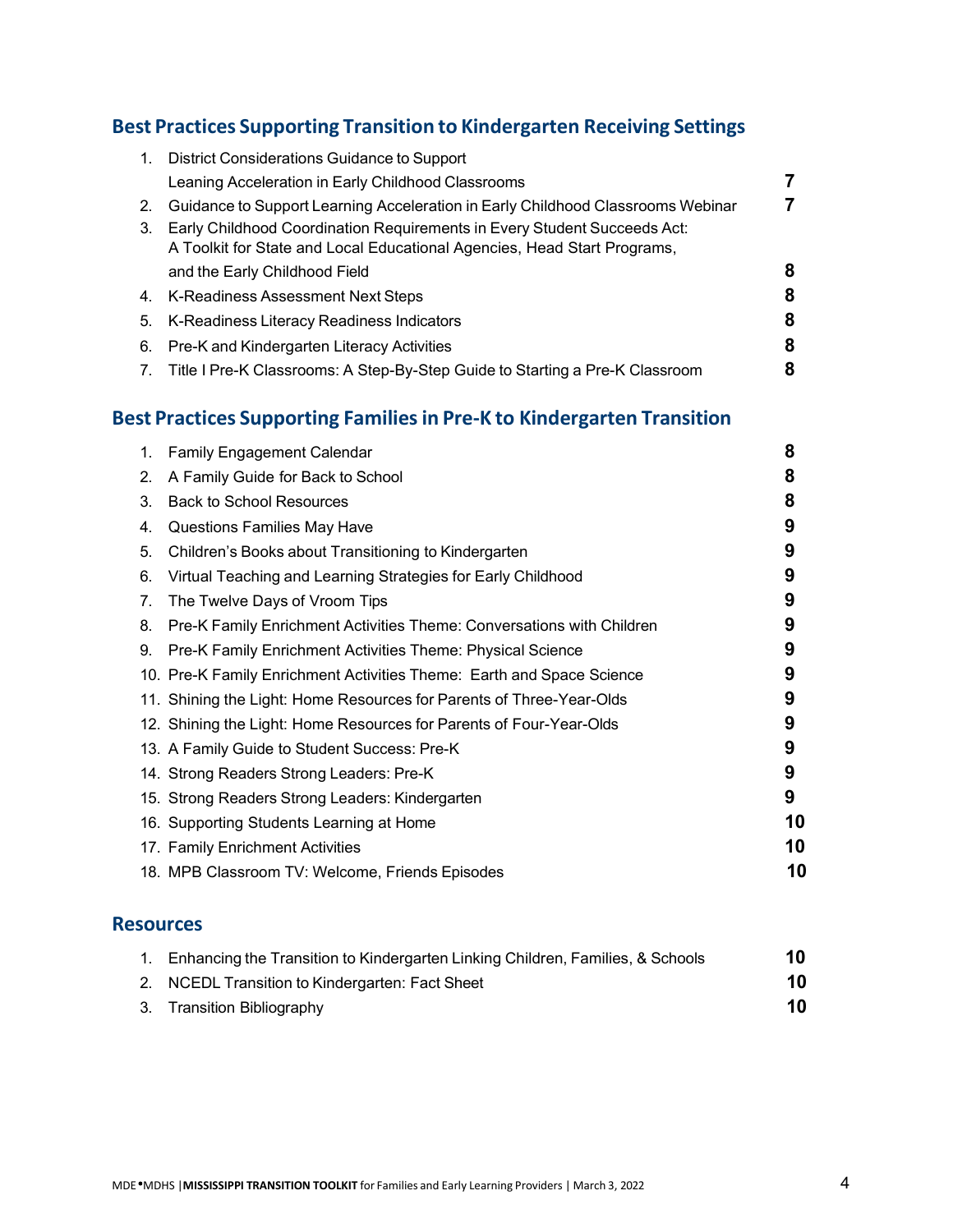# **TRANSITION BEST PRACTICES**

*Click on Each Hyperlink to Access Each Document or Website*

1. Transition Principles [and Practices: An](https://www.mdek12.org/sites/default/files/documents/OAE/OEER/Early%20Childhood/transition_principles_and_practices_an_approach_to_supporting_children_and_families.pdf) Approach to Supporting Children and Families

Introduction to understanding the importance of the process for children and families asthey move from preschool to kindergarten and from kindergarten to first grade.

#### 2. How to Use the [Transition](https://www.mdek12.org/sites/default/files/documents/OAE/OEER/Early%20Childhood/how_to_use_the_transition_toolkit.pdf) Toolkit

An explanation of the Toolkit and how it can be used.

#### 3. School [Readiness](https://www.mdek12.org/sites/default/files/school_readiness_definition.docx) Definition

Mississippi has created a definition for when children are ready to enter kindergarten. The definition looks at age and different viewpoints about school readiness that involve a combination of efforts involving children, families, schools, communities, and the state.

#### 4. Transition Plan: Pre-K to [Kindergarten/Kindergarten](https://mdek12.org/sites/default/files/transition_plan_prek_k_k_first.docx) to First Grade

Pre-k and kindergarten teachers can support the transition by passing along useful information to the receiving teachers. This information can be used by the new teachers to start with a basic understanding of each child's personal and academic profile.

#### 5. Pre-K to [Kindergarten:](https://www.mdek12.org/sites/default/files/Offices/MDE/OAE/OEER/OEC/transition-folder-development-ppt.pdf) Successful Transitions

PowerPoint slide presentation on strategies and activities that can assist in transitioning children from preschool into kindergarten.

#### 6. [Child Information Sheet](https://mdek12.org/sites/default/files/prek_to_k_child_info_form.docx) Sample: Pre-K to K

Blank Child Information Sheet which provides an opportunity for early learning programs, with parent input, to provide basic information on children and their learning styles as they enter kindergarten.

#### 7. [Child Information Sheet](https://mdek12.org/sites/default/files/k_to_1st_child_info_form.docx) Sample: K to 1st Grade

Blank Child Information Sheet which provides an opportunity for early learning programs, with parent input, to provide basic information on children and theirlearning styles asthey enter first grade.

#### 8. [Transition](https://www.mdek12.org/sites/default/files/documents/OAE/OEER/Early%20Childhood/Transition_%20PreK_and_K.mp4) Webinar

Recording of a Power Point presentation explaining how an early education teacher can create a transition folder for a child moving from one level to the next, either preschool into kindergarten or kindergarten into first grade. The presentation includes visual examples.

#### 9. Transition Folder [Development](https://mdek12.org/sites/default/files/transition_prek_k_k_first_final_10.23.2020.pdf) PPT

Power Point presentation explaining how an early education teacher can create a transition folder for a child moving from one level to the next, either preschool into kindergarten or kindergarten into first grade. The presentation includes visual examples.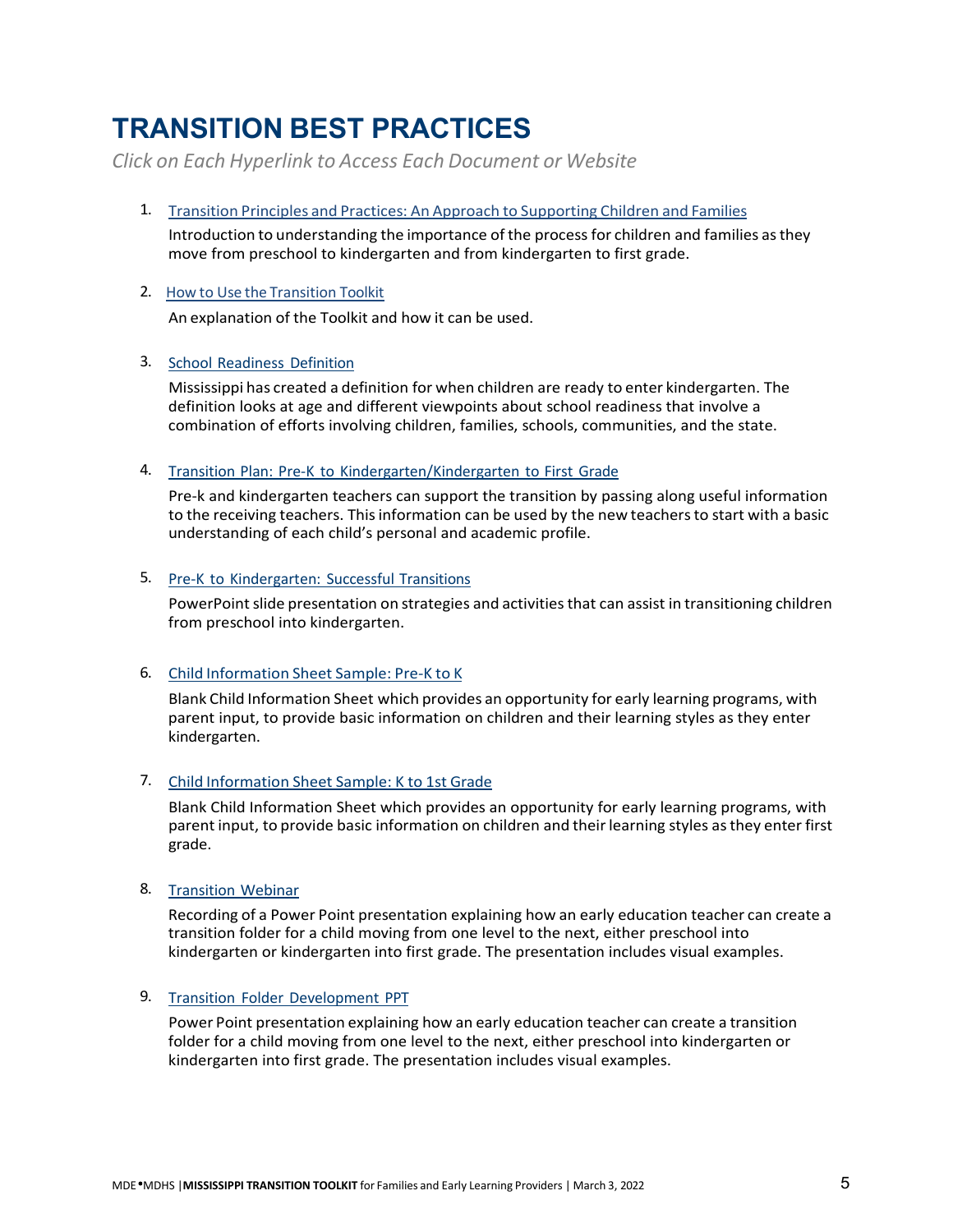#### 10. [Transition](https://mdek12.org/sites/default/files/transition_folder_checklist_prek-k_k-first.docx) Folder Checklist

A checklist of the most important itemsto include when creating a transition folder for children moving from preschool to kindergarten or kindergarten to first grade.

#### 11. [Mississippi Early Learning Standards for Classrooms](https://www.mdek12.org/sites/default/files/final_edited_infants_through_four-year-old_early_learning_standards_2020._04.09.pdf) [Serving Infants Through Four-Year-Old Children](https://www.mdek12.org/sites/default/files/final_edited_infants_through_four-year-old_early_learning_standards_2020._04.09.pdf)

The Mississippi Early Learning Standards for Classrooms Serving Infantsthrough Four-Year-Old Children describe goals for children from birth through four years old. This document includes appropriate infant and toddler developmental milestones, as well as learning standards for three-year-old children and learning standards for four-year-old children.

# **BEST PRACTICES SUPPORTING TRANSITION TO KINDERGARTEN SENDING SETTINGS**

*Programs Sending Children to Kindergarten*

1. [Mississippi Early Learning Standards for Classrooms Serving](https://www.mdek12.org/sites/default/files/final_edited_infants_through_four-year-old_early_learning_standards_2020._04.09.pdf) Infants Through Four-Year-Old [Children](https://www.mdek12.org/sites/default/files/final_edited_infants_through_four-year-old_early_learning_standards_2020._04.09.pdf)

The Mississippi Early Learning Standards for Classrooms Serving Infantsthrough Four-Year-Old Children describe goals for children from birth through four years old. This document includes appropriate infant and toddler developmental milestones, as well as learning standards for three-year-old children and learning standards for four-year-old children.

2. Mississippi Early Learning Guidelines for Classrooms Serving Three- and [Four-Year-Old](https://www.mdek12.org/sites/default/files/Offices/MDE/OAE/OEER/Early%20Childhood/Early%20Childhood%20Early%20Learning%20Guidelines%203%27s%20%204%27s%202018%20FINAL%20with%20no%20mark-ups.pdf) Children

A manual prepared for use by administrators, counselors, teachers, and other authorized staff in the pre-kindergarten programs of Mississippi to be used as a guide in facilitating state or other funded pre-kindergarten programs such as federal, local, tuition-based, and philanthropically funded programs.

3. Early Childhood Coordination Requirements in Every Student Succeeds Act: A Toolkit for State and Local Educational Agencies, Head Start Programs, and the Early Childhood Field

A toolkit for state and local school districts, Head Start programs, and others in early education settings with resources and information designed to support the active engagement and participation of stakeholders in fulfilling the requirement of ESSA, including transition, collaboration, and coordination.

4. [Kindergarten](https://www.mdek12.org/OAE/college-and-career-readiness-standards) Standards

A link to the Mississippi Department of Education's College and Career Readiness Standards, including standards for children in kindergarten in the areas of Arts, Health, Language Arts, Math, Physical Education, Science, and Social Studies.

5. High Quality Early [Childhood](https://www.mdek12.org/sites/default/files/high_quality_definition.docx) Program Definition

The National Association for the Education of Young Children's definition of a high-quality program includes "providing a safe, nurturing environment that promotes the physical, social, emotional, and cognitive development of young children while responding to the needs of families."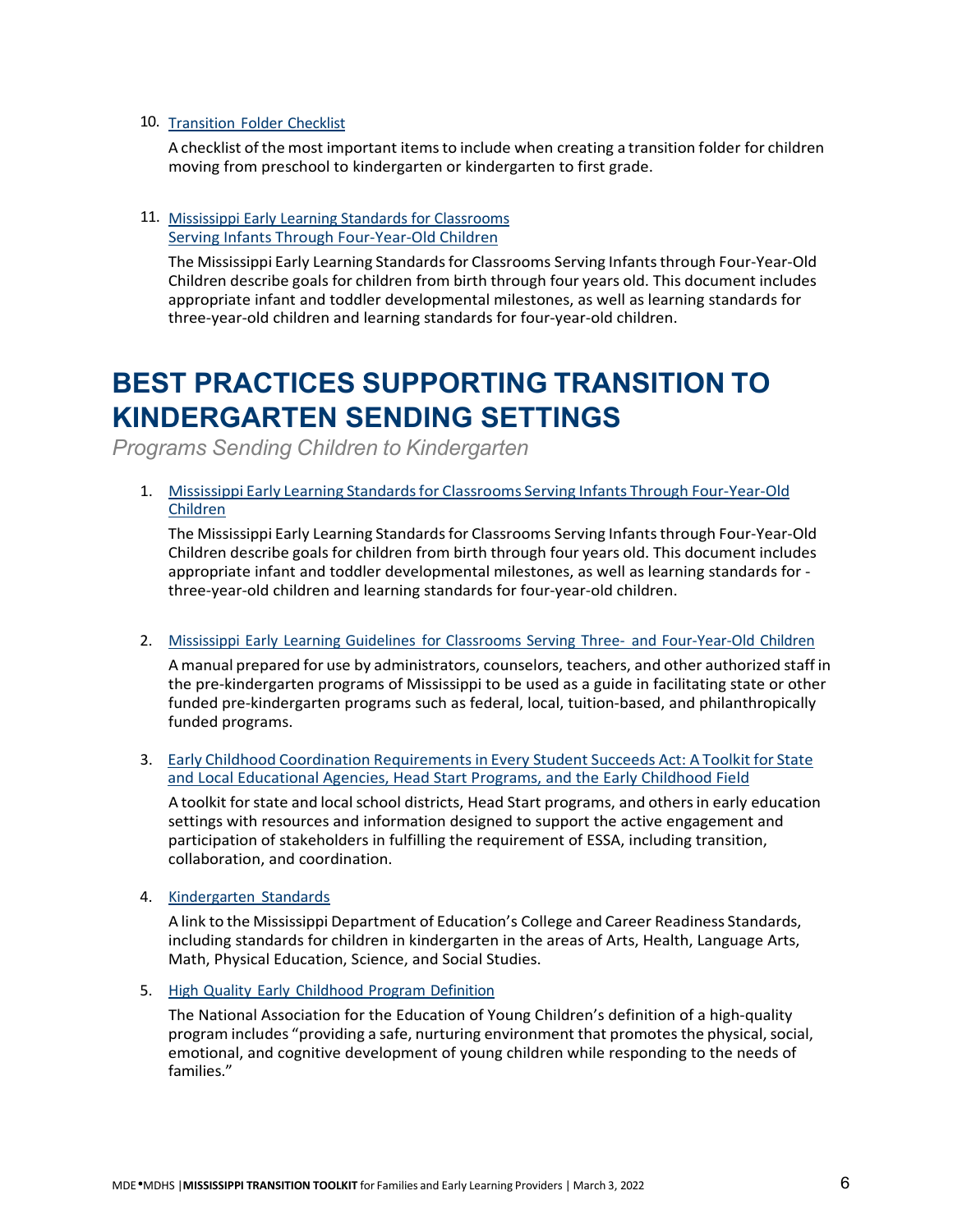#### 6. Approved [Pre-K Curricula](https://mdek12.org/OAE/OEER/2020-2021-Adoption-List) (2021)

Listing of curricula in the areas of math, English language arts, approachesto learning, social and emotional development, science, physical development, creative expression, and social studies for grades Pre-K3 and Pre-K4.

7. Alignment Document for Early Learning Guidelines, [Head Start Performance Standards,](https://mdek12.org/sites/default/files/mde_hs_crosswalk_final_draft.docx) and [MSDH Licensing Regulations for Child Care](https://mdek12.org/sites/default/files/mde_hs_crosswalk_final_draft.docx)

A crosswalk of the Mississippi Early Learning Guidelines, Head Start performance standards, and the Mississippi licensing regulations for childcare.

8. [Kindergarten](https://mdek12.org/OSA/K_Readiness) Readiness Assessment

A link to the Mississippi Kindergarten Readiness Assessment, which when completed provides parents, teachers, and early childhood providers with a common understanding of what children know and can do upon entering school.

#### 9. Pre-K and [Kindergarten Literacy Activities](https://www.mdek12.org/sites/default/files/Offices/MDE/OA/OSA/pre-k-and-kindergarten-reading-activities_9.pdf)

A listing of fun activities that can be done at home to help children become more successful in reading.

10. [Kindergarten](https://www.mdek12.org/sites/default/files/Offices/MDE/OA/OSA/kindergarten-literacy-readiness-indicators_8.pdf) Literacy Readiness Indicators

A list ofskillsidentified to reflect children's readinessto meet the Mississippi kindergarten literacy expectations.

- 11. Classroom Activities for [Pre-Kindergarten](https://www.mdek12.org/sites/default/files/documents/OAE/OEER/Early%20Childhood/classroom_activities_for_pre-kindergarten_transition.pdf) Transition
- 12. Teacher Interpretation Guide for [Mississippi Early Learning Standards for Classroom of](https://mdek12-my.sharepoint.com/personal/atowers_mdek12_org/Documents/Documents/Teacher%20Guidance%20for%20Completing%20Four%20Year%20Old%20%20Standards%20%20Checklsit%20Final_.pdf) Four-[Year-Old Children](https://mdek12-my.sharepoint.com/personal/atowers_mdek12_org/Documents/Documents/Teacher%20Guidance%20for%20Completing%20Four%20Year%20Old%20%20Standards%20%20Checklsit%20Final_.pdf)
- 13. Family Interpretation Guide for the [Mississippi Early Learning Standards for](https://mdek12-my.sharepoint.com/personal/atowers_mdek12_org/Documents/Documents/Family%20Interpretation%20Guide%20for%20the%20Mississippi%20Early%20Learning%20Standards%20for%20Classrooms%20(002).pdf) Classrooms of Four-[Year-Old Children](https://mdek12-my.sharepoint.com/personal/atowers_mdek12_org/Documents/Documents/Family%20Interpretation%20Guide%20for%20the%20Mississippi%20Early%20Learning%20Standards%20for%20Classrooms%20(002).pdf)

# **BEST PRACTICES SUPPORTING TRANSITION TO KINDERGARTEN RECEIVING SETTINGS**

*Programs Receiving Children from Other Early Childhood Providers for Kindergarten*

1. [District Considerations Guidance](https://www.mdek12.org/sites/default/files/ec_district_considerations_guidance4-14-21.pdf) to Support Learning Acceleration in Early Childhood [Classrooms](https://www.mdek12.org/sites/default/files/ec_district_considerations_guidance4-14-21.pdf)

Guidance to assist school districts to plan and think meaningfully about how to approach upcoming school years to provide the best paths for learning for children. This document offers considerations for summer and fall school innovations to extended day and community partnerships. Districts are encouraged to use these considerations when developing a plan to use federal funds to accelerate student learning due to COVID-19.

2. Guidance to Support Learning [Acceleration](https://www.mdek12.org/sites/default/files/Offices/MDE/OAE/OPD/Accelerated%20Learning%20Guidance%20Webinar.mp4) in Early Childhood Classrooms Webinar

Link to an online presentation from the Mississippi Department of Education addressing how to use the guidance document "Supporting Learning Acceleration in Early Childhood Classrooms".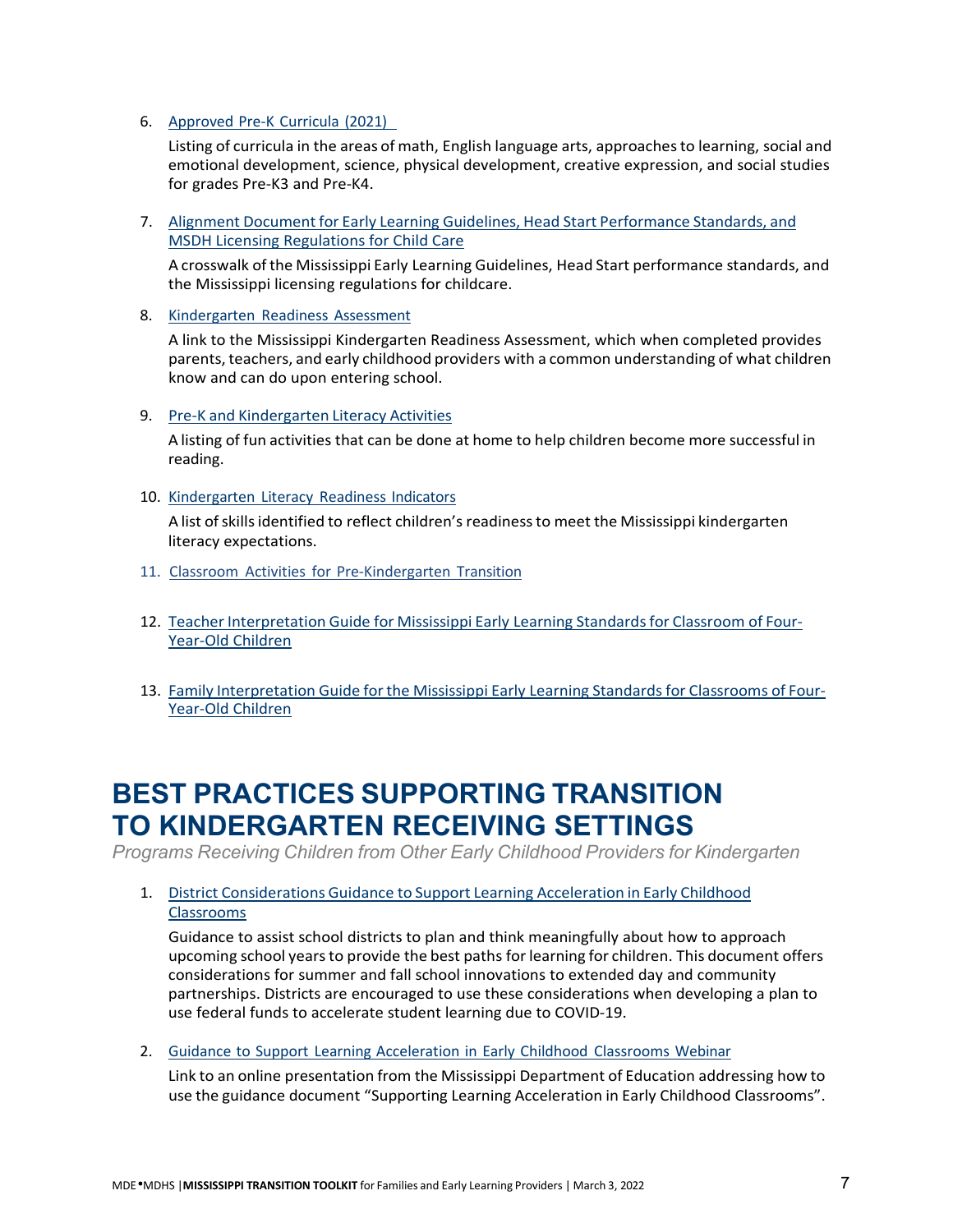3. Early Childhood Coordination Requirements in Every Student Succeeds Act: A Toolkit for State and Local [Educational](https://www.mdek12.org/sites/default/files/documents/OAE/OEER/Early%20Childhood/toolkit-new_early_childhood_coordination_requirements_in_the_essa-for_pr.pdf) Agencies, Head Start Programs, and the Early Childhood Field

A toolkit for state and local school districts, Head Start programs, and others in early education settings with resources and information designed to support the active engagement and participation of stakeholders in fulfilling the requirement of ESSA, including transition, collaboration, and coordination.

#### 4. [K-Readiness](https://mdek12.org/sites/default/files/Offices/MDE/OA/OSA/mkas2_next-steps_1.pdf) Assessment Next Steps

A brief one-page document explaining the primary purpose of the Kindergarten Readiness Assessment: to improve the quality of classroom instruction and to use the results to establish a starting point for measuring future academic performance. The results are intended to aid districts, schools, and teachers in developing growth goals for students based on their individual needs.

#### 5. [K-Readiness](https://www.mdek12.org/sites/default/files/Offices/MDE/OA/OSA/kindergarten-literacy-readiness-indicators_8.pdf) Literacy Readiness Indicators

A list of skills identified to reflect children's readiness to meet the Mississippi kindergarten literacy expectations.

#### 6. Pre-K and [Kindergarten Literacy Activities](https://www.mdek12.org/sites/default/files/Offices/MDE/OA/OSA/pre-k-and-kindergarten-reading-activities_9.pdf)

A list of fun activities that can be done at home to help children become more successful in reading.

#### 7. [Title I Pre-K Classrooms: A Step-By-Step](https://www.mdek12.org/sites/default/files/Offices/MDE/OAE/OEER/OEC/title-i-pre-k-classroom-guide.pdf) Guide to Starting a Pre-K Classroom

This document is an executive summary that provides a five-step guide to starting a Title I Pre-K classroom in a school district in Mississippi.

# **BEST PRACTICES SUPPORTING FAMILIES IN PRE-K TO KINDERGARTEN TRANSITION**

#### 1. Family [Engagement](https://www.mdek12.org/sites/default/files/family_engagement_calendar_july_thru_june_final.pdf) Calendar

A link to the Mississippi Family Engagement Calendar, designed to assist family caregivers to encourage learning outside their children's classroom and to be used as conversation starters to strengthen communication with children.

#### 2. A Family Guide [for Back to](https://www.mdek12.org/sites/default/files/oec_back_to_school_family_guide_2020-2021_final.pdf) School

The purpose of this document is to assist families with the return to school as safely and objectively as possible following the outbreak of Covid-19. It will be helpful for families to be informed, prepared, and ask the right questions astheir children begin the school year, and to limit worry and anxiety where there may be some concern.

#### 3. Back To School [Resources](https://mdek12.org/EC/Back-to-School-Resources)

A link bringing the viewerto many different resources that can be used by family caregivers to assist their children with getting ready for school. The link includes resources to videos for children and a list of fun and creative activities families can complete with their children.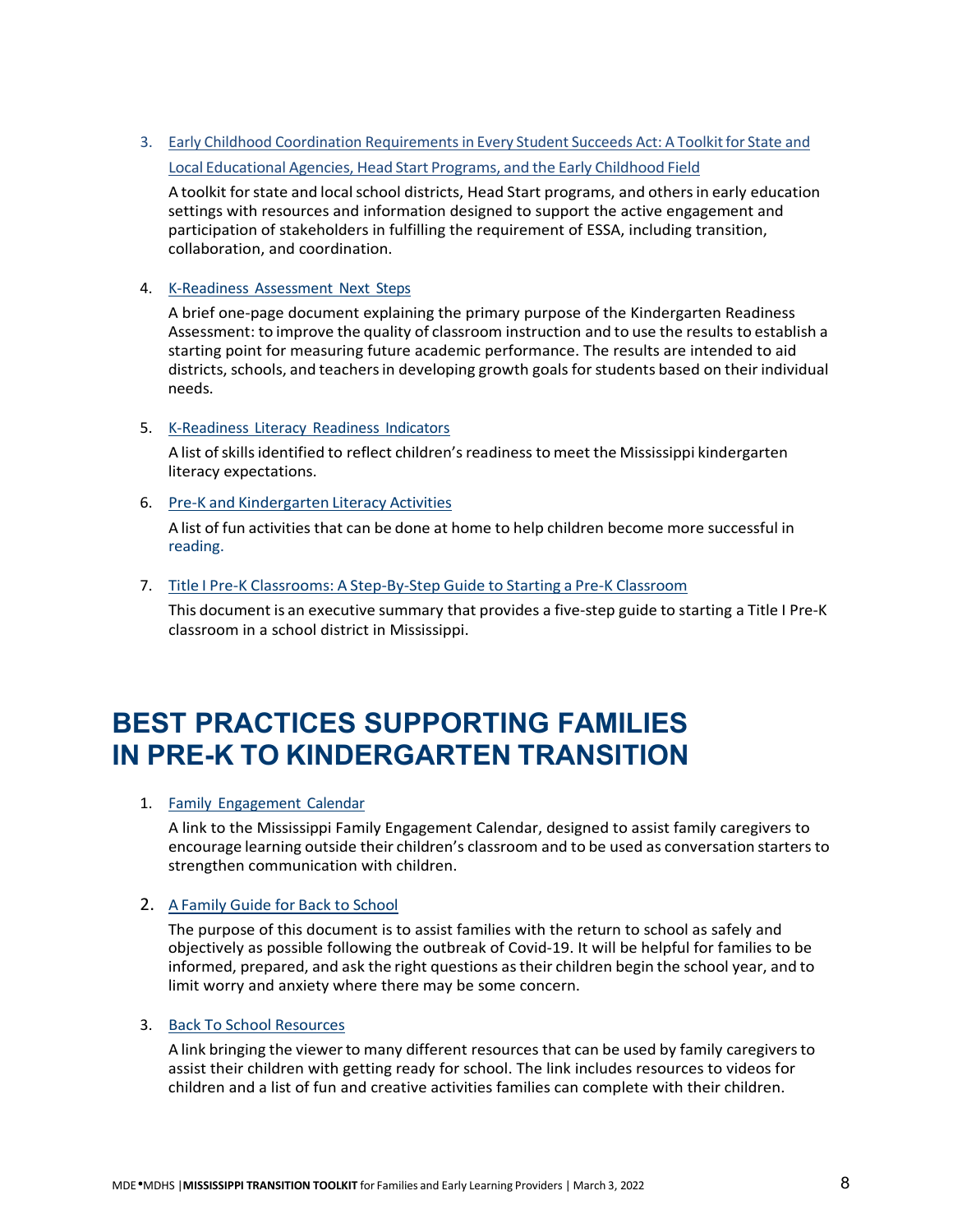#### 4. [Questions](https://www.mdek12.org/sites/default/files/documents/OAE/OEER/Early%20Childhood/questions_families_may_have_1.pdf) Families May Have

#### 5. Children's Books about Transition to [Kindergarten](https://www.mdek12.org/sites/default/files/documents/OAE/OEER/Early%20Childhood/children_s_books_about_transitioning_to_kindergarten.pdf)

#### 6. Virtual Teaching and Learning Strategies for Early [Childhood](https://www.mdek12.org/sites/default/files/final_virtual_teaching_and_learning_strategies_in_early_childhood_6.30.2020.pdf)

A document designed to help teachers and parents manage their use of online learning. How information is shared, and children are engaged using online supports requires adults to be flexible while keeping the goal of educating children with the same amount of diligence that would be used in a classroom. This document supports the state's belief that teachers need not revise the philosophy of teaching because of virtual (online) learning, and instead adjust strategies to continue opportunities for students to discover, learn, and grow in all environments.

#### 7. The [Twelve](https://mississippithrive.com/wp-content/uploads/2020/12/12-days-of-Christmas_Vroom-2020-Full-PDF.pdf) Days of Vroom Tips

12 interesting activities family and caregivers can do with their children, making learning fun.

8. Pre-K Family Enrichment Activities Theme: [Conversations](https://www.mdek12.org/sites/default/files/conversations_with_children_family_enrichment_extension_002.pdf) with Children Ideas to involve children in back-and-forth conversation while helping them to develop language. The ideas use everyday activities to help with opportunities to involve children in conversation.

#### 9. [Pre-K Family](https://www.mdek12.org/sites/default/files/physical_science.pdf) Enrichment Activities Theme: Physical Science

Resources and ideasfamilies can use to help their children explore and understand basic ideas of science such as magnets, making predictions, and observing the world around them.

#### 10. [Pre-K Family](https://www.mdek12.org/sites/default/files/earth_and_space_science.pdf) Enrichment Activities Theme: Earth and Space Science

Resources and ideasfamilies can use to help their children explore and understand basic ideas of earth and space science, such as rocks and stars.

#### 11. Shining the Light: Home Resources for Parents of [Three-Year-Olds](https://drive.google.com/file/d/1hDuGYwOPaBAAcA7M3Y8EAZtN8j9suNey/view)

A document that providesfun learning activities and online linksto resources forfamilies and caregivers to do at home with their children that are three years of age.

#### 12. Shining the Light: Home Resources for Parents of [Four-Year-Olds](https://drive.google.com/file/d/1qQlxeLtYIw3Beh70FJjN04GNe0wFchN7/view)

A document that provides fun learning activities and online linksto resources forfamilies and caregivers to do at home with their children that are four years of age.

#### 13. [A Family](https://www.mdek12.org/sites/default/files/documents/OAE/OEER/Intervention%20Services/FamGuide%20English/fgss_prek_web-view.pdf) Guide for Student Success: Pre-K

The Guide offers an outline for families about what children are expected to learn at the end of their pre-kindergarten experiences. The Guide offers suggestions for families and caregivers to encourage children's learning at home.

#### 14. Strong Readers Strong [Leaders:](https://strongreadersms.com/pre-k/) Pre-K

Web link to several resources, activities, and suggestions for families and caregivers to help support preschool-aged children build strong early reading (pre-literacy) skills.

#### 15. [Strong Readers Strong Leaders: Kindergarten](https://strongreadersms.com/kindergarten/)

Web link to several resources, activities, and suggestions for families and caregivers to help support kindergarten-aged children build strong early reading (pre-literacy) skills.